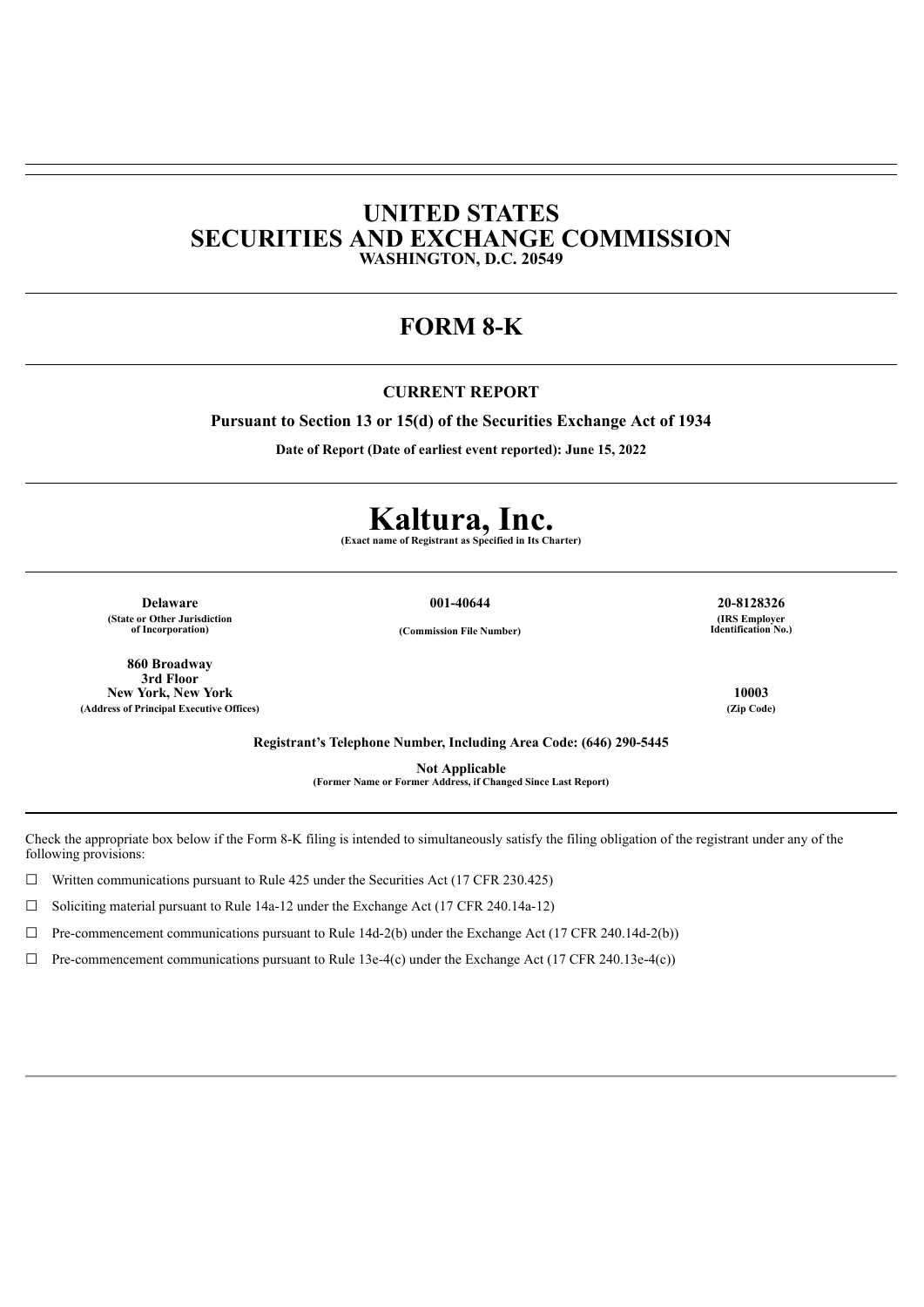Securities registered pursuant to Section 12(b) of the Act:

| Title of each class                        | Trading<br>Sumbol(s) | Name of each exchange<br>on which registered |
|--------------------------------------------|----------------------|----------------------------------------------|
| Common stock, par value \$0.0001 per share | KLTR                 | The Nasdaq Stock Market LLC                  |

Indicate by check mark whether the registrant is an emerging growth company as defined in Rule 405 of the Securities Act of 1933 (§ 230.405 of this chapter) or Rule 12b-2 of the Securities Exchange Act of 1934 (§ 240.12b-2 of this chapter).

Emerging growth company  $\boxtimes$ 

If an emerging growth company, indicate by check mark if the registrant has elected not to use the extended transition period for complying with any new or revised financial accounting standards provided pursuant to Section 13(a) of the Exchange Act.  $\Box$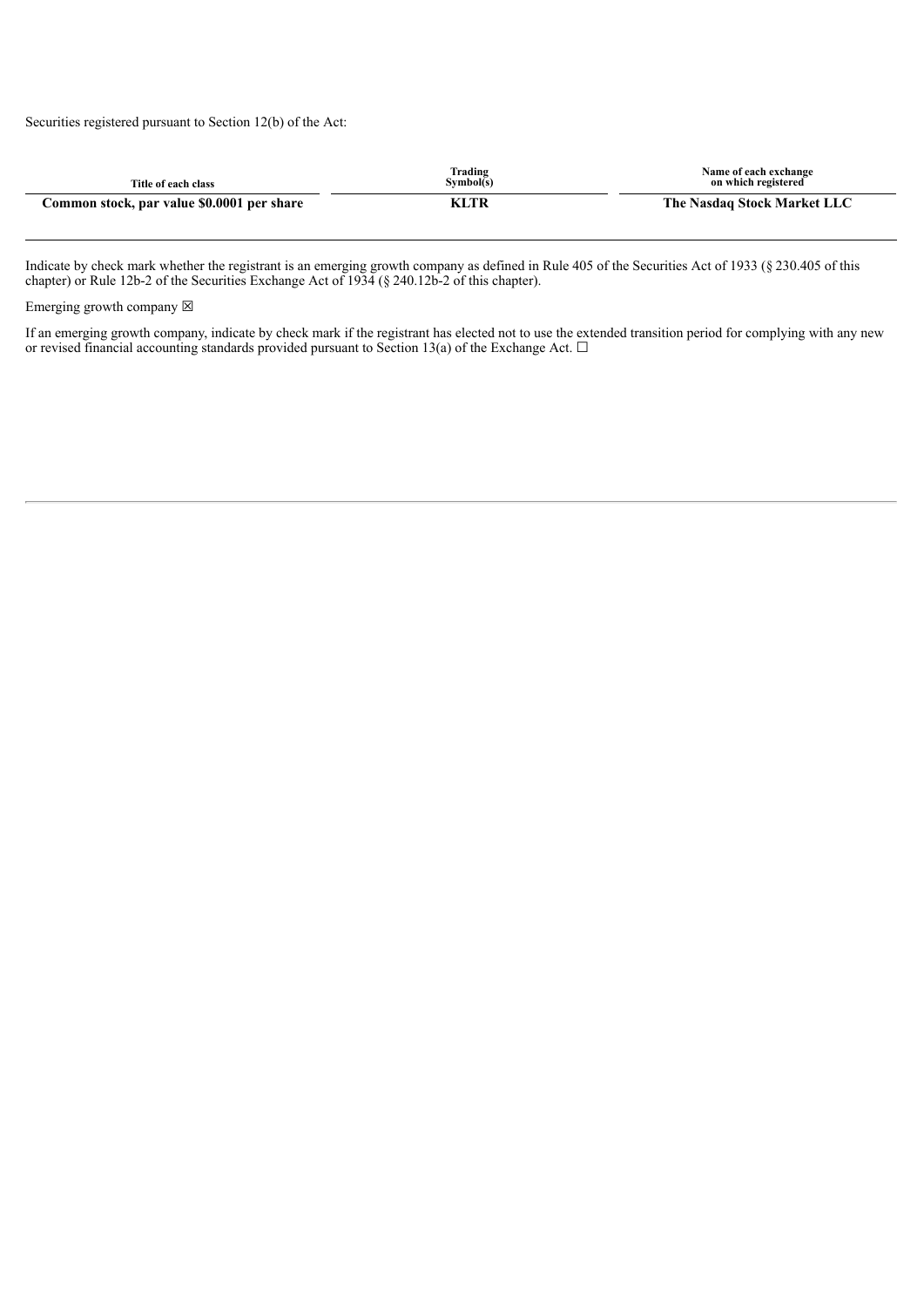#### **Item 5.07. Submission of Matters to a Vote of Security Holders.**

On June 15, 2022, Kaltura, Inc. (the "Company") held its Annual Meeting of Stockholders (the "Meeting"). A total of 101,564,584 shares of the Company's common stock were present electronically or represented by proxy at the Meeting, representing approximately 79.54% of the Company's outstanding common stock as of the April 18, 2022 record date. The following are the voting results for the proposals considered and voted upon at the Meeting, all of which were described in the Company's Definitive Proxy Statement filed with the Securities and Exchange Commission on April 27, 2022.

Item 1 — Election of one Class I director to serve until the 2025 Annual Meeting of Stockholders, and until his successor has been duly elected and qualified.

| <b>NOMINEE</b> | <b>Votes FOR</b> | Votes WITHHELD | <b>Broker Non-Votes</b> |
|----------------|------------------|----------------|-------------------------|
| Ron Yekutiel   | 90,788,496       | 2,213,005      | 8,563,083               |

Item 2 — Ratification of the appointment of Kost Forer Gabbay & Kasierer, a member of Ernst & Young Global, as the Company's independent registered public accounting firm for the fiscal year ending December 31, 2022.

| <b>Votes FOR</b> | <b>Votes AGAINST</b> | <b>Votes ABSTAINED</b> | <b>Broker Non-Votes</b> |
|------------------|----------------------|------------------------|-------------------------|
| 101,379,824      | 8,361                | 176,399                |                         |

Based on the foregoing votes, Ron Yekutiel was elected as a Class I director and Item 2 was approved.